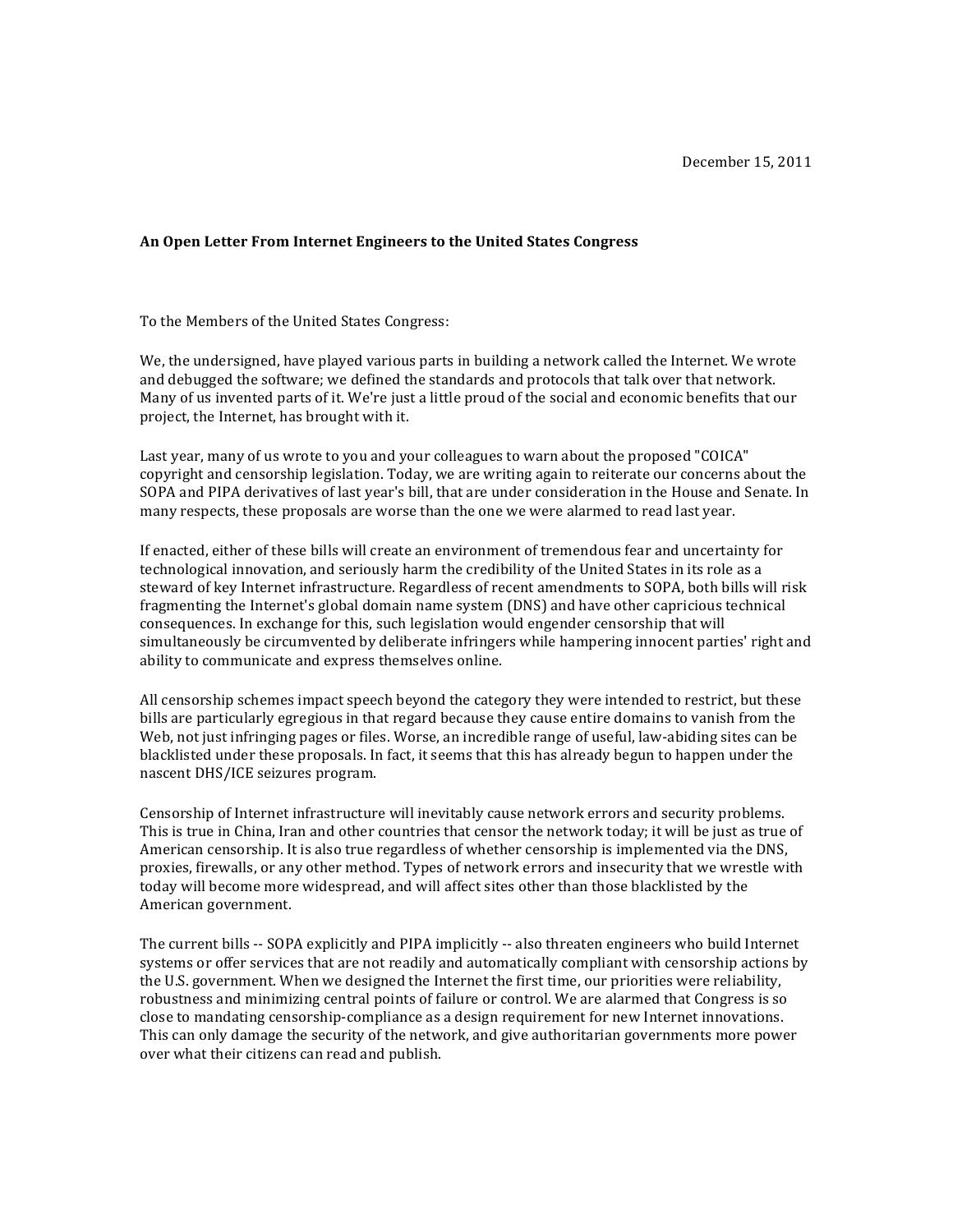The US government has regularly claimed that it supports a free and open Internet, both domestically and abroad. We cannot have a free and open Internet unless its naming and routing systems sit above the political concerns and objectives of any one government or industry. To date, the leading role the US has played in this infrastructure has been fairly uncontroversial because America is seen as a trustworthy arbiter and a neutral bastion of free expression. If the US begins to use its central position in the network for censorship that advances its political and economic agenda, the consequences will be far-reaching and destructive.

Senators, Congressmen, we believe the Internet is too important and too valuable to be endangered in this way, and implore you to put these bills aside.

Signed,

**Vint Cerf**, co-designer of TCP/IP, one of the "fathers of the Internet", signing as private citizen

Paul Vixie, author of BIND, the most widely-used DNS server software, and President of the Internet Systems Consortium

**Tony Li**, co-author of BGP (the protocol used to arrange Internet routing); chair of the IRTF's Routing Research Group; a Cisco Fellow; and architect for many of the systems that have actually been used to build the Internet

**Steven Bellovin**, invented the DNS cache contamination attack; co-authored the first book on Internet security; recipient of the 2007 NIST/NSA National Computer Systems Security Award and member of the DHS Science and Technology Advisory Committee

**Jim Gettys**, editor of the HTTP/1.1 protocol standards, which we use to do everything on the Web

**Dave Kristol**, co-author, RFCs 2109, 2965 (Web cookies); contributor, RFC 2616 (HTTP/1.1)

**Steve Deering, Ph.D.**, invented the IP multicast feature of the Internet; lead designer of IPv6 (version 6 of the Internet Protocol)

**David Ulevitch**, David Ulevitch, CEO of OpenDNS, which offers alternative DNS services for enhanced security.

**Elizabeth Feinler**, director of the Network Information Center (NIC) at SRI International, administered the Internet Name Space from 1970 until 1989 and developed the naming conventions for the internet top level domains (TLDs) of .mil, .gov, .com, .org, etc. under contracts to DoD

**Robert W. Taylor**, founded and funded the beginning of the ARPAnet; founded and managed the Xerox PARC Computer Science Lab which designed and built the first networked personal computer (Alto), the Ethernet, the first internet protocol and internet, and desktop publishing

**Fred Baker**, former IETF chair, has written about 50 RFCs and contributed to about 150 more, regarding widely used Internet technology

**Dan Kaminsky, Chief Scientist, DKH**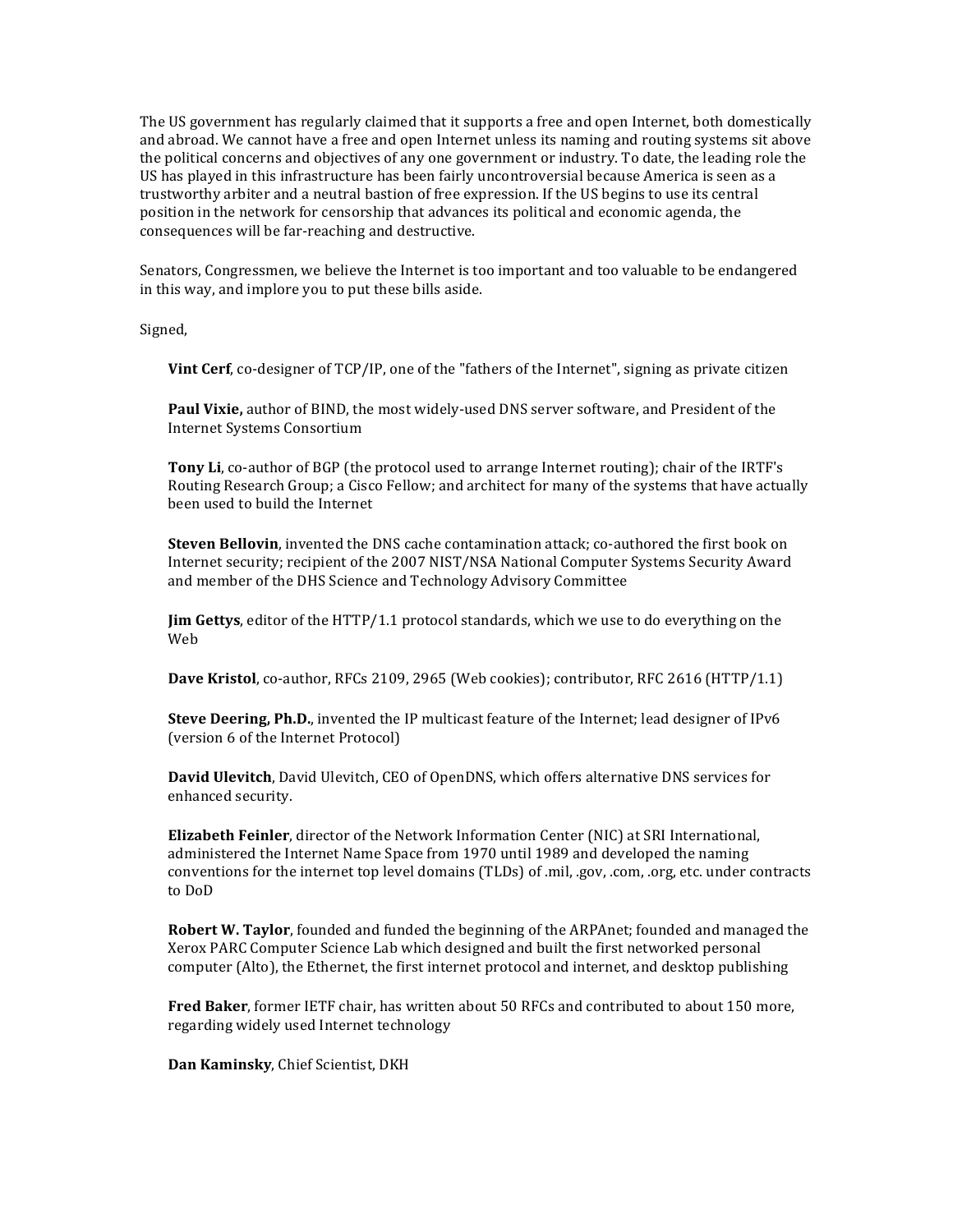**Esther Dyson**, EDventure; founding chairman, ICANN; former chairman, EFF; active investor in many start-ups that support commerce, news and advertising on the Internet; director, Sunlight Foundation

**Walt Daniels,** IBM's contributor to MIME, the mechanism used to add attachments to emails

**Nathaniel Borenstein**, Chief Scientist, Mimecast; one of the two authors of the MIME protocol, and has worked on many other software systems and protocols, mostly related to e-mail and payments

**Simon Higgs**, designed the role of the stealth DNS server that protects a.root-servers.net; worked on all versions of Draft Postel for creating new TLDs and addressed trademark issues with a complimentary Internet Draft; ran the shared-TLD mailing list back in 1995 which defined the domain name registry/registrar relationship; was a root server operator for the Open Root Server Consortium; founded coupons.com in 1994

**John Bartas**, was the technical lead on the first commercial IP/TCP software for IBM PCs in 1985-1987 at The Wollongong Group. As part of that work, developed the first tunneling RFC, rfc-1088

Nathan Eisenberg, Atlas Networks Senior System Administrator; manager of 25K sq. ft. of data centers which provide services to Starbucks, Oracle, and local state

**Dave Crocker**, author of Internet standards including email, DKIM anti-abuse, electronic data interchange and facsimile, developer of CSNet and MCI national email services, former IETF Area Director for network management, DNS and standards, recipient of IEEE Internet Award for contributions to email, and serial entrepreneur

**Craig Partridge,** architect of how email is routed through the Internet; designed the world's fastest router in the mid 1990s

**Doug Moeller**, Chief Technology Officer at Autonet Mobile

**John Todd**, Lead Designer/Maintainer - Freenum Project (DNS-based, free telephony/chat pointer system), http://freenum.org/

Alia Atlas, designed software in a core router (Avici) and has various RFCs around resiliency, MPLS, and ICMP

**Kelly Kane**, shared web hosting network operator

**Robert Rodgers**, distinguished engineer, Juniper Networks

**Anthony Lauck**, helped design and standardize routing protocols and local area network protocols and served on the Internet Architecture Board

**Ramaswamy Aditya**, built various networks and web/mail content and application hosting providers including AS10368 (DNAI) which is now part of AS6079 (RCN); did network engineering and peering for that provider; did network engineering for AS25 (UC Berkeley); currently does network engineering for AS177-179 and others (UMich)

**Blake Pfankuch**, Connecting Point of Greeley, Network Engineer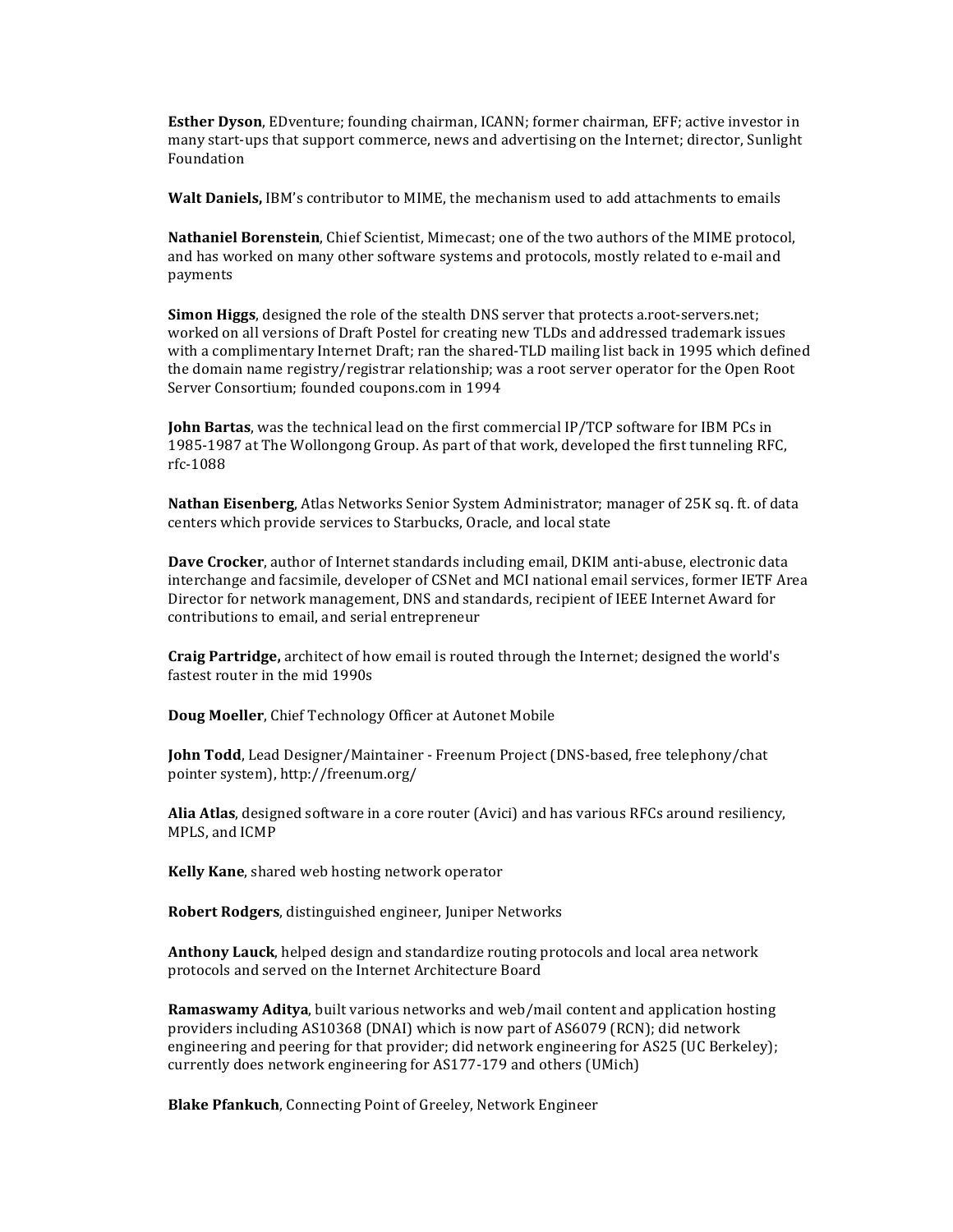**Jon Loeliger**, has implemented OSPF, one of the main routing protocols used to determine IP packet delivery; at other companies, has helped design and build the actual computers used to implement core routers or storage delivery systems; at another company, installed network services (T-1 lines and ISP service) into Hotels and Airports across the country

**Jim Deleskie,** internetMCI Sr. Network Engineer, Teleglobe Principal Network Architect

**David Barrett**, Founder and CEO, Expensify

**Mikki Barry,** VP Engineering of InterCon Systems Corp., creators of the first commercial applications software for the Macintosh platform and the first commercial Internet Service Provider in Japan

**Peter Rubenstein,**helped to design and build the AOL backbone network, ATDN.

**David Farber**, distinguished Professor CMU; Principal in development of CSNET, NSFNET, NREN, GIGABIT TESTBED, and the first operational distributed computer system; EFF board member

**Bradford Chatterjee**, Network Engineer, helped design and operate the backbone network for a nationwide ISP serving about 450,000 users

**Gary E. Miller** Network Engineer specializing in eCommerce

**Jon Callas**, worked on a number of Internet security standards including OpenPGP, ZRTP, DKIM, Signed Syslog, SPKI, and others; also participated in other standards for applications and network routing

**John Kemp**, Principal Software Architect, Nokia; helped build the distributed authorization protocol OAuth and its predecessors; former member of the W3C Technical Architecture Group

**Christian Huitema**, worked on building the Internet in France and Europe in the 80's, and authored many Internet standards related to IPv6, RTP, and SIP; a former member of the Internet Architecture Board

**Steve Goldstein**, Program Officer for International Networking Coordination at the National Science Foundation 1989-2003, initiated several projects that spread Internet and advanced Internet capabilities globally

**David Newman**, 20 years' experience in performance testing of Internet infrastructure; author of three RFCs on measurement techniques (two on firewall performance, one on test traffic contents)

**Justin Krejci**, helped build and run the two biggest and most successful municipal wifi networks located in Minneapolis, MN and Riverside, CA; building and running a new FTTH network in Minneapolis

**Christopher Liljenstolpe**, was the chief architect for AS3561 (at the time about 30% of the Internet backbone by traffic), and AS1221 (Australia's main Internet infrastructure)

**Joe Hamelin**, co-founder of Seattle Internet Exchange (http://www.seattleix.net) in 1997, and former peering engineer for Amazon in 2001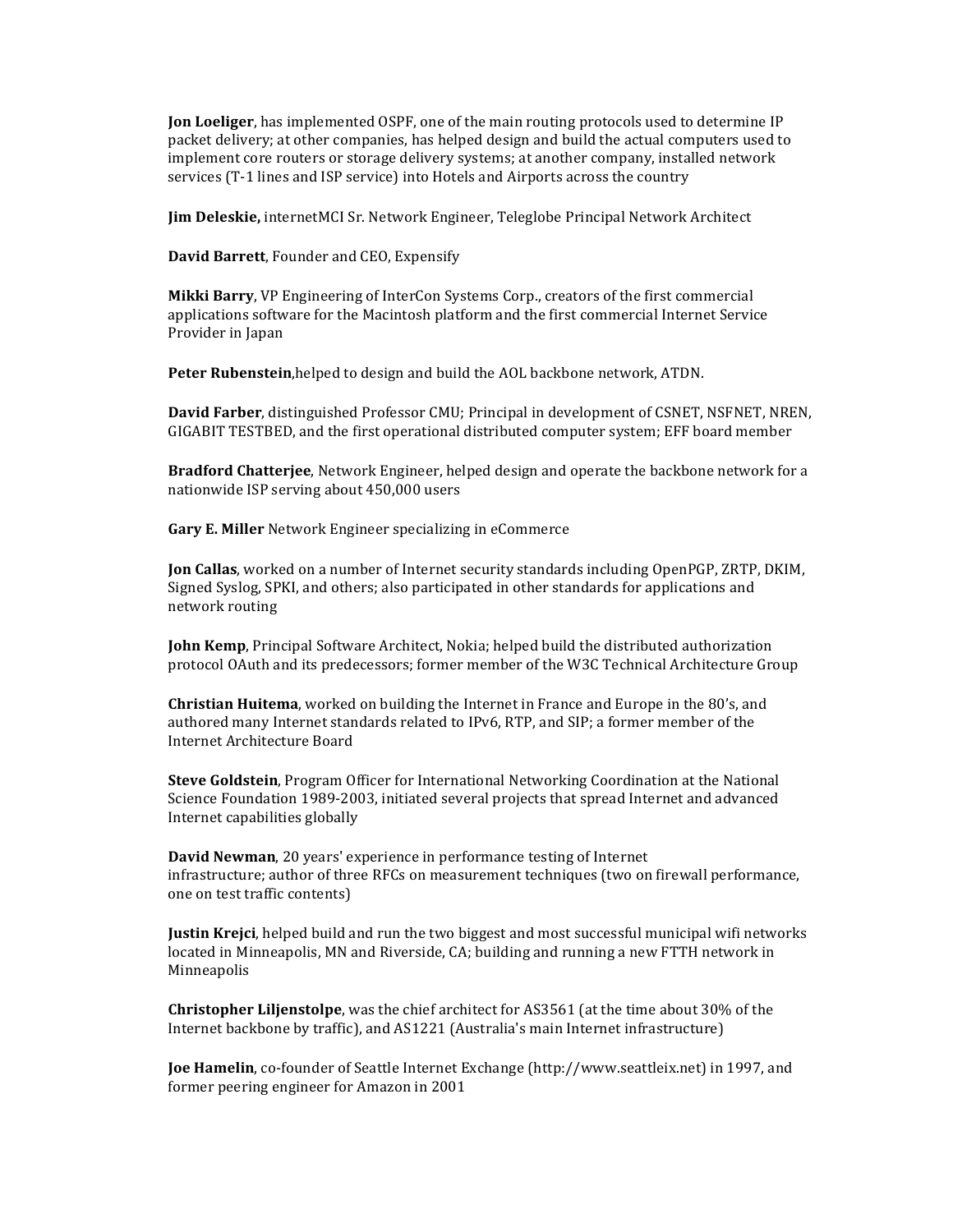**John Adams**, operations engineer at Twitter, signing as a private citizen

**David M. Miller, CTO / Exec VP for DNS Made Easy (IP Anycast Managed Enterprise DNS** provider)

**Seth Breidbart**, helped build the Pluribus IMP/TIP for the ARPANET

**Timothy McGinnis**, co-chair of the African Network Information Center Policy Development Working Group, and active in various IETF Working Groups

**Richard Kulawiec,** 30 years designing/operating academic/commercial/ISP systems and networks

Larry Stewart, built the Etherphone at Xerox, the first telephone system working over a local area network; designed early e-commerce systems for the Internet at Open Market

**John Pettitt**, Internet commerce pioneer, online since 1983, CEO Free Range Content Inc.; founder/CTO CyberSource & Beyond.com; created online fraud protection software that processes over 2 billion transaction a year

**Brandon Ross**, Chief Network Architect and CEO of Network Utility Force LLC

**Chris Boyd**, runs a green hosting company and supports EFF-Austin as a board member

**Dr. Richard Clayton,** designer of Turnpike, widely used Windows-based Internet access suite; prominent Computer Security researcher at Cambridge University

**Robert Bonomi**, designed, built, and implemented, the Internet presence for a number of large corporations

**Owen DeLong**, member of the ARIN Advisory Council who has spent more than a decade developing better IP addressing policies for the internet in North America and around the world

**Baudouin Schombe**, blog design and content trainer

**Lyndon Nerenberg**, Creator of IMAP Binary extension (RFC 3516)

**John Gilmore,** co-designed BOOTP (RFC 951), which became DHCP, the way you get an IP address when you plug into an Ethernet or get on a WiFi access point; current EFF board member

**John Bond**, Systems Engineer at RIPE NCC maintaining AS25152 (k.root-servers.net.) and AS197000 (f.in-addr-servers.arpa. ,f.ip6-servers.arpa.); signing as a private citizen

**Stephen Farrell**, co-author on about 15 RFCs

**Samuel Moats**, senior systems engineer for the Department of Defense; helps build and defend the networks that deliver data to Defense Department users

**John Vittal**, created the first full email client and the email standards still in use today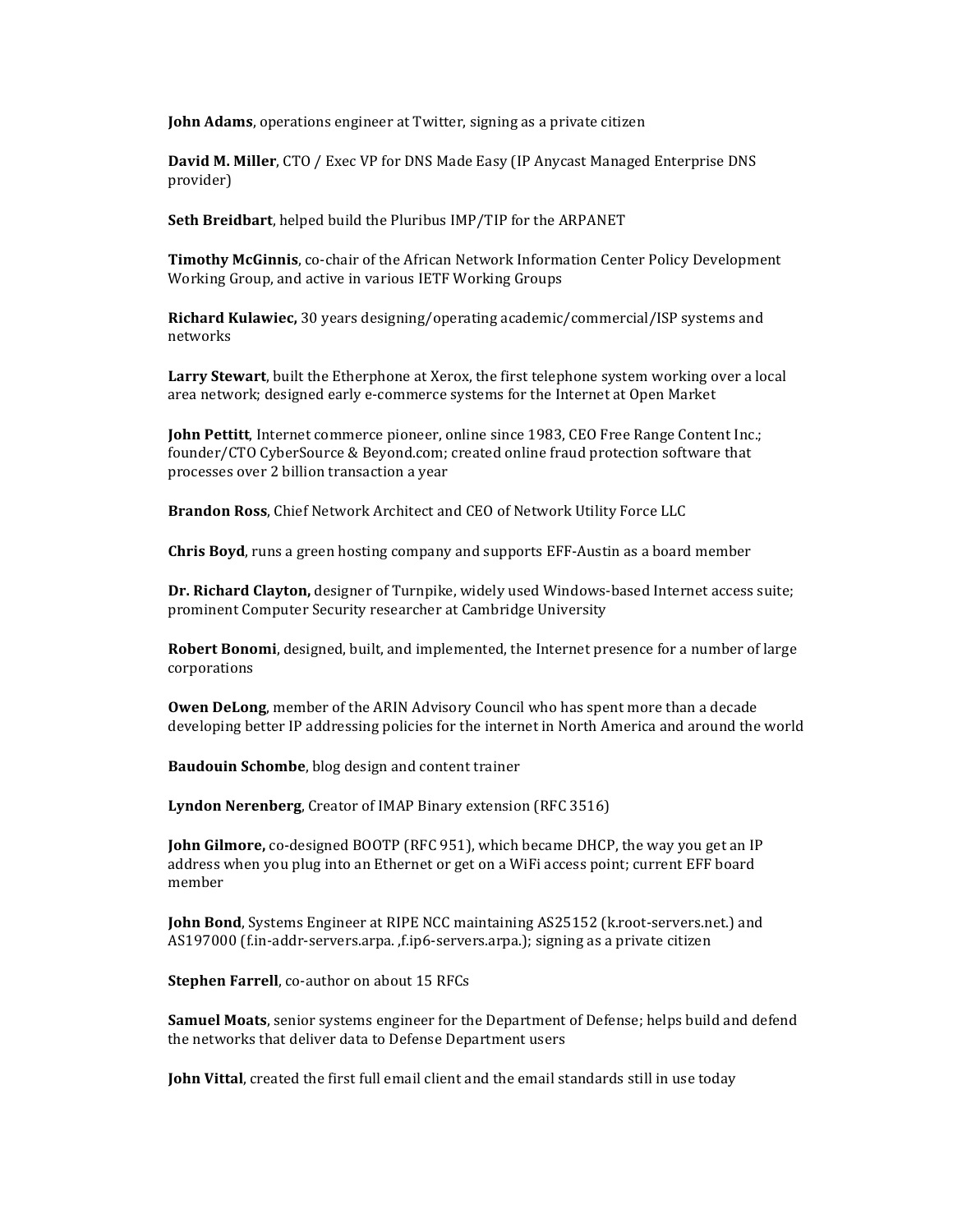**Ryan Rawdon**, built out and maintains the network infrastructure for a rapidly growing company in our country's bustling advertising industry; was on the technical operations team for one of our country's largest residential ISPs

**Brian Haberman**, has been involved in the design of IPv6, IGMP/MLD, and NTP within the IETF for nearly 15 years

**Eric Tykwinski**, Network Engineer working for a small ISP based in the Philadelphia region; currently maintains the network as well as the DNS and server infrastructure

**Noel Chiappa**, has been working on the lowest level stuff (the IP protocol level) since 1977; name on the 'Birth of the Internet' plaque at Stanford); actively helping to develop new 'plumbing' at that level

**Robert M. Hinden**, worked on the gateways in the early Internet, author of many of the core IPv6 specifications, active in the IETF since the first IETF meeting, author of 37 RFCs, and current Internet Society Board of Trustee member

**Alexander McKenzie**, former member of the Network Working Group and participated in the design of the first ARPAnet Host protocols; was the manager of the ARPAnet Network Operation Center that kept the network running in the early 1970s; was a charter member of the International Network Working Group that developed the ideas used in TCP and IP

**Keith Moore**, was on the Internet Engineering Steering Group from 1996-2000, as one of two Area Directors for applications; wrote or co-wrote technical specification RFCs associated with email, WWW, and IPv6 transition

**Guy Almes**, led the connection of universities in Texas to the NSFnet during the late 1980s; served as Chief Engineer of Internet2 in the late 1990s

**David Mercer**, formerly of The River Internet, provided service to more of Arizona than any local or national ISP

**Paul Timmins**, designed and runs the multi-state network of a medium sized telephone and internet company in the Midwest

**Stephen L. Casner**, led the working group that designed the Real-time Transport Protocol that carries the voice signals in VoIP systems

Tim Rutherford, DNS and network administrator at C4

**Mike Alexander**, helped implement (on the Michigan Terminal System at the University of Michigan) one of the first EMail systems to be connected to the Internet (and to its predecessors such as Bitnet, Mailnet, and UUCP); helped with the basic work to connect MTS to the Internet; implemented various IP related drivers on early Macintosh systems: one allowed TCP/IP connections over ISDN lines and another made a TCP connection look like a serial port

**John Klensin, Ph.D.**, early and ongoing role in the design of Internet applications and coordination and administrative policies